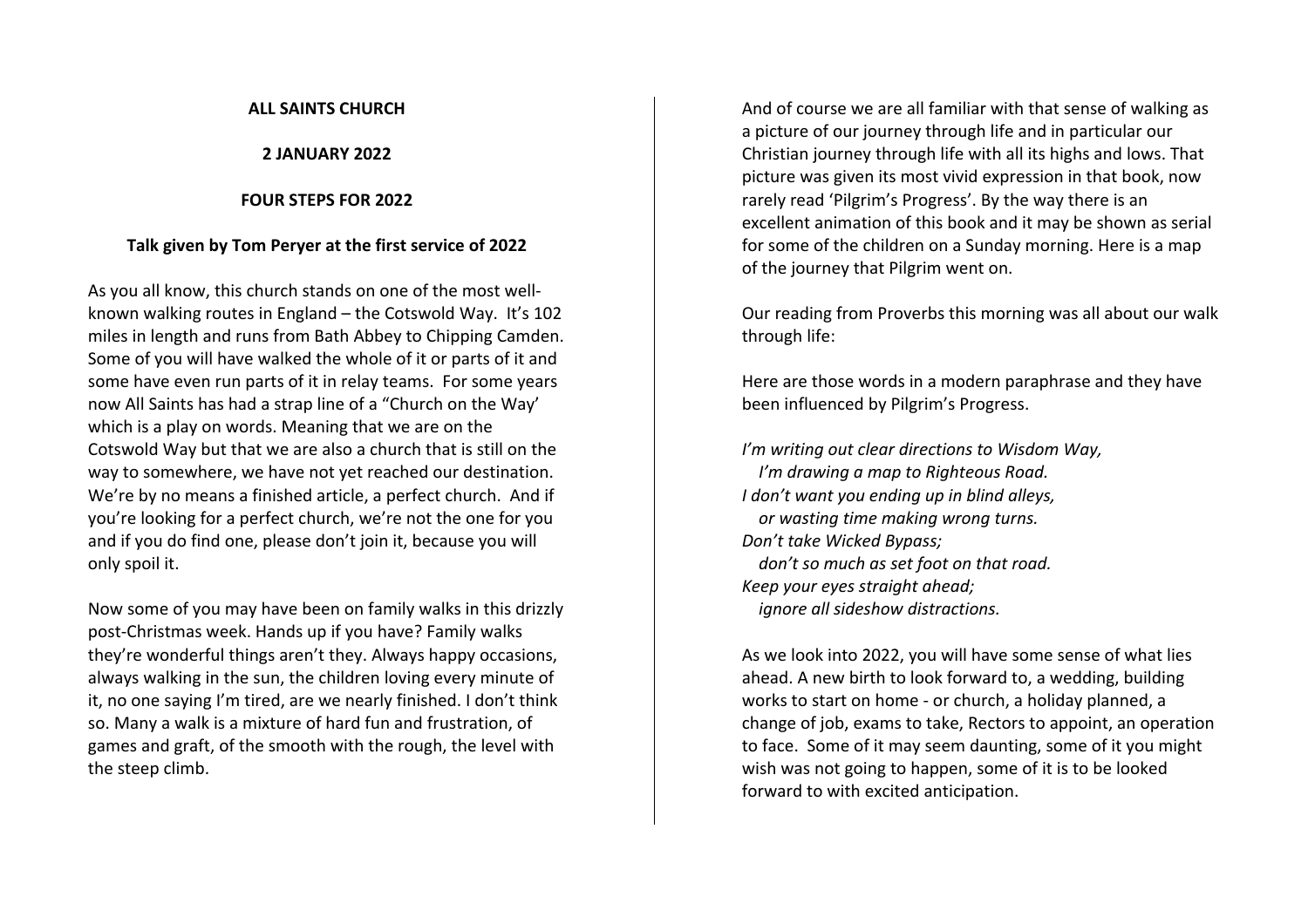But none of us knows what exactly what 2022 will hold for us in its entirety whether as an individual, as a family, as a church and as a nation. We do not know the joys or the sorrows, the achievements or the disappointments, the triumphs or the struggles. But as Corrie Ten Boom used to say: '*Never be afraid to trust an unknown future to a known God'*

So to start this new year here are four steps to consider. Primarily they are addressed to us as the people of All Saints Weston in 2022 although you may also want to apply them to your own lives.

My first step is what looks like a sad one.

## **STEP DOWN**

So just before Christmas we all heard that Mark our Rector for just over 4 years was stepping down from that position, as of two days ago on 31 December. The announcement will have come as a shock to some; others of you will perhaps have expected it, given Mark's 4-month absence and the regrettable lack of news and information.

I guess the announcement has provoked a number of feelings, including: puzzlement, sadness, disappointment, frustration – maybe even crossness, with Mark and the powers-that-be, whoever they are. I expect also there has been a fair amount of speculation about what lies behind the announcement.

As the message from the churchwardens said, do feel free to speak to them about the matter and that goes for other members of the Standing Committee of the PCC, Pippa Page, Rob Gray the Treasurer and myself. Let me stress that none of those people knows a great deal. This has been a personal decision by Mark and Meg based on a lot of things. I can say that nothing terrible has been done on anyone's part. Mark is not moving onto another parish or another post within the Church of England.

You also know that they will not be moving out of the Rectory until 31 March. I believe that they will then be moving to just outside Bath on the other side.

This is not something that anyone would have wished and I don't suppose it has been an easy decision for Mark and Meg. Being a leader is not an easy path to tread. That is the case even in a church full of people seeking to follow Jesus. Sometimes this adds to the pressures, especially when it comes to discerning the right path for a church to take. And Covid has been an exceptionally challenging and unsettling time for so many leaders, including pastors and priests alike. Mark rose to the tech challenge of Covid really well and has led the team in that respect but the continuing uncertainty about what to do for the best has been a wearying pressure– amongst others.

But Mark's stepping down is not the end of the world for him, As he said in his announcement

*Meg and I know that it is time to go and dig another well so that we can flourish in the wider church.* 

And it is not the end of the world for us as a church. The sky has not fallen in. One of the strengths of this church is there are lots of gifted and mature people in it, who are prepared to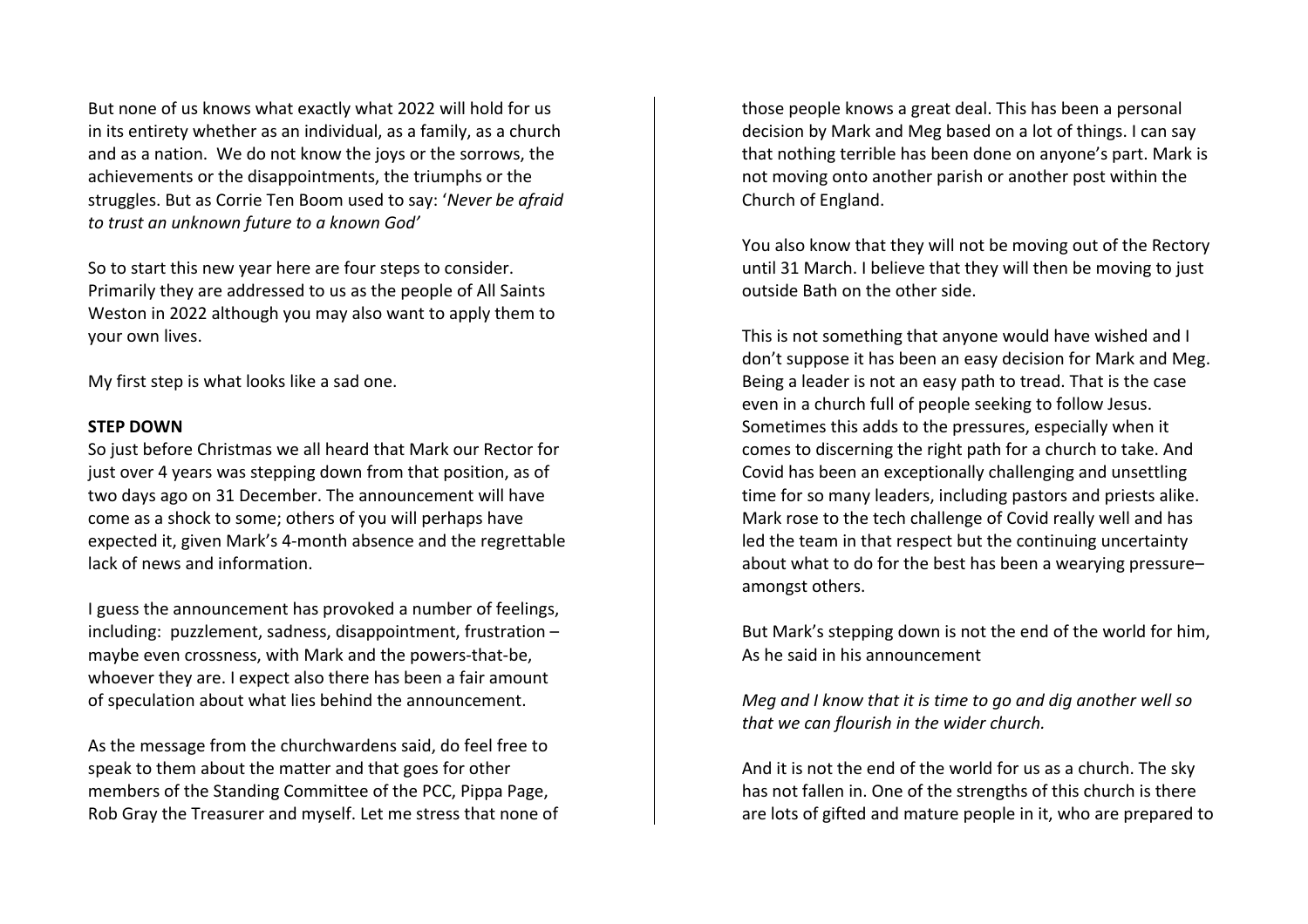put those gifts to good service for the Lord and for the church. And no church should ever be dependent on one leader.

Some of you may be wondering whether or not to contact Mark and Meg. I'm sure they would appreciate goodwill messages from you and your prayers. And I think we need to find a way of saying thank you to them for the service they have given.

### So that is STEP DOWN

Now for the second one…

## **STEP BACK**

With the stepping down of Mark and the need to appoint a new Rector, we do need to spend some time *Stepping Back* to reflect on the situation we are in and the challenges that lie ahead of us on the pathway we are walking.

One of the pleasures of a hill or a mountain walk is that from time to time, you stop to catch your breath again and then look back on where you have come from and you can see the landscape laid out before you. If you have not yet reached the summit, you can then look up and see what lies ahead, and that can be daunting, but less so if you can spot the track ahead of you.

So it would be a good thing for us to pause, step back and reflect on the recent past and look ahead. In the book of Acts, when the church was faced with a big challenge, this time over an important piece of doctrine and church practice, Luke records:

*'The apostles and elders met to consider this question. And after much discussion …*Notice that ' *consider this question and after much discussion' Peter got up and addressed them.*  Discussion can be difficult and wearying but it's a necessary part of discernment.

The equivalent of the apostles and elders by which I mean the churchwardens and PCC will be meeting a week on Monday with the Archdeacon – he's a sort of ecclesiastical regional manager for the B&NES area working under the direction of the Managing Director, the Bishop of the Diocese.

That meeting will be the formal start of the process for the recruitment of a new Rector. As part of that process, we (along with Langridge and North Stoke) will have to write a profile of ourselves saying what sort of a church we are, what our vision for the future is and what sort of person we think we need to lead us in the next few years of our 800 year history. So we will very much be reflecting on those things – and of course there will be differing views between the three churches and within the PCC – and perhaps even wider views amongst our diverse membership of 250-300 adults.

As part of our stepping back and reflecting, we will be following a series of Sunday morning talks under the banner heading *'What sort of a church ought we to be?'* based on Peter's question in his second letter. 'what kind of people ought you to be?' Dave Parr will start the series next week. Under the heading of 'A holy and Godly Church'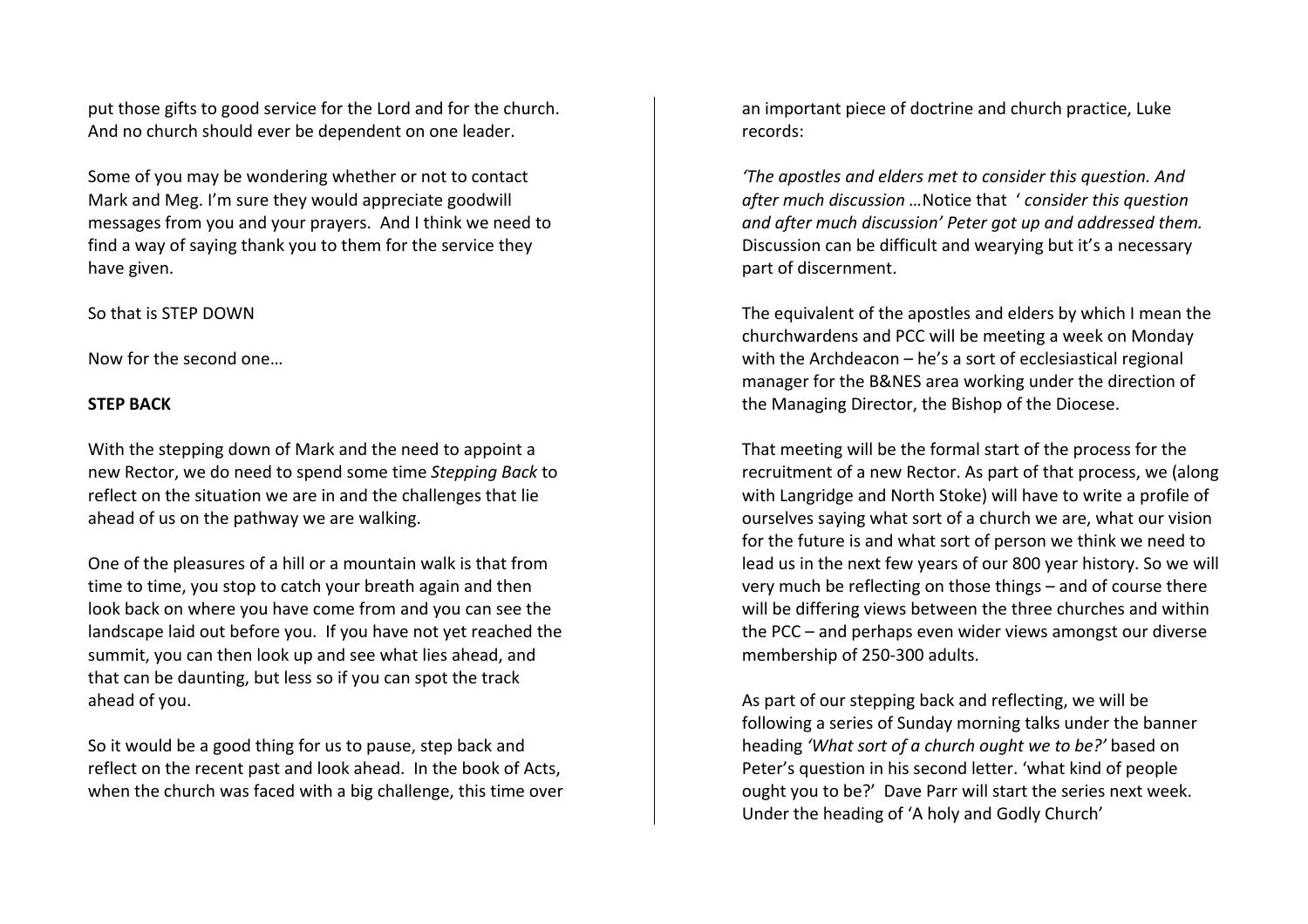So good questions to ask are:

- What sort of church are we now and what sort of church ought we to be?
- Are there things that we need to repent of  $-$  to admit that we have got wrong
- What sort of a minister do we want to lead us? Are we ready for a woman rector?

As we go through this process, recognising that each one of us has a different perspective, it would be good to share ideas, hopes, fears, concerns etc but only in the right spirit.

If you have something to say, then please say it, but say it well. This is not a time for grinding of axes or the riding of hobby horses. Paul tells his friend Titus to remind his congregation **'** *not to slander any one, to be peaceable and considerate, and always to be gentle toward everyone.'*

Would that every email and every twitter feed followed those guidelines!

*not to slander any one, to be peaceable and considerate, and always to be gentle toward everyone.'*

We may need to find some formal ways of stepping back and reviewing where we are. A couple of good places to do some stepping back would be the day of prayer on 11 January and Saturday 22 January when there will be a day devoted to Discovering God's heart for our church and our community.

So now to my third step

# **STEP FORWARD**

Whilst it is good to step back and also to look back, this should only be with the aim of stepping forward in due course. Do you remember that TV programme, the inimitable, incomparable, illustrious "Good Old Days'? with Leonard Sachs as the impresario. Well there were plenty of good old days as well as bad old days but as a people of hope, we are a people of the present and the future. We are not locked down in this world, we are just a passing through and we look forward, as we step forward into new territory and places that God has for us.

St Paul also saw it as a race Forgetting what is behind and straining toward what is ahead,

Hebrews 12: 1 also saw it as a race in a great Greek or Roman stadium. Here is that verse also in a very free paraphrase by the Message.

*Do you see what this means—all these pioneers who blazed the way, all these veterans cheering us on? It means we'd better get on with it. Strip down, start running—and never quit! No extra spiritual fat, no parasitic sins. Keep your eyes*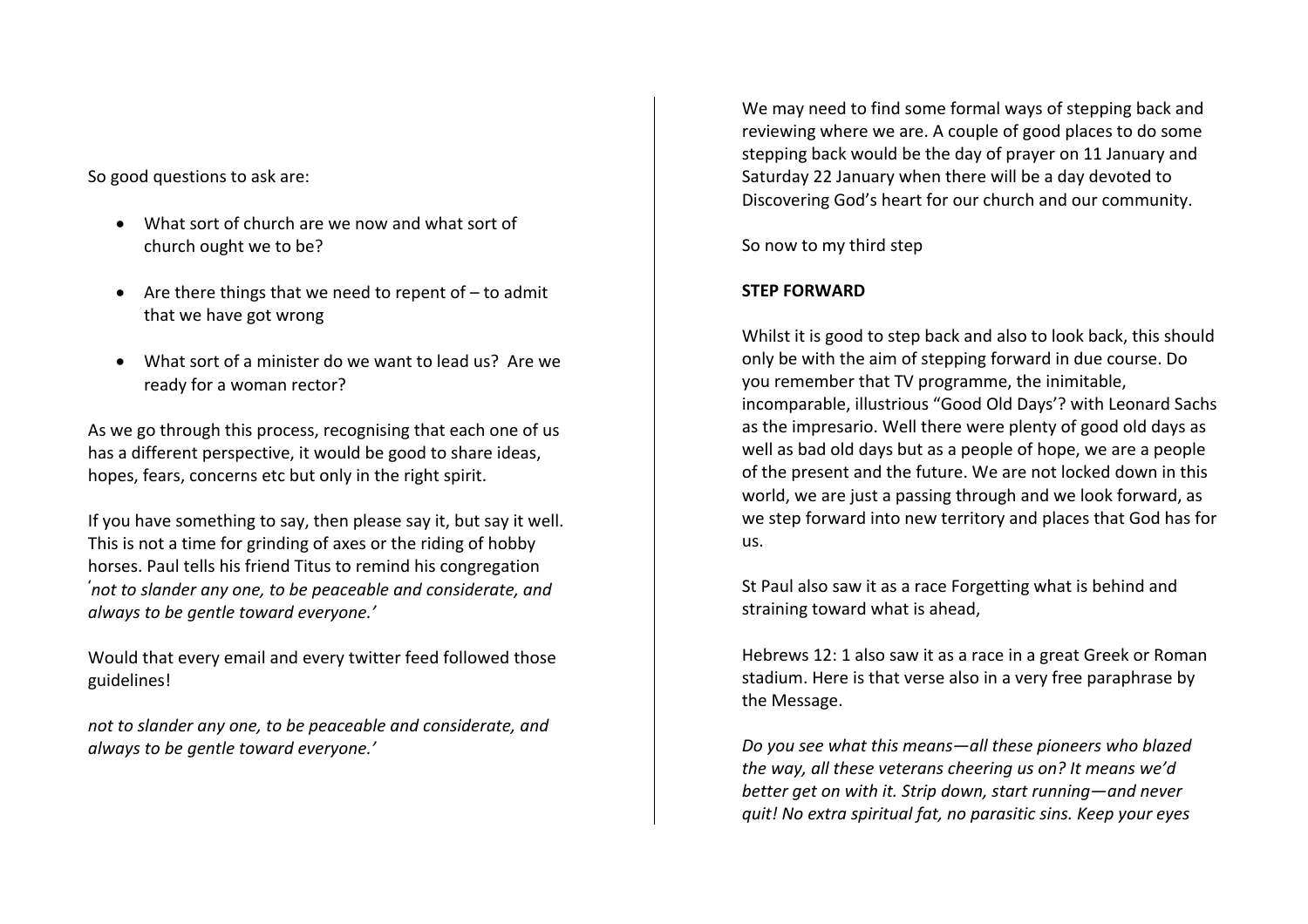*on Jesus, who both began and finished this race we're in. Study how he did it. Because he never lost sight of where he was headed … When you find yourselves flagging in your faith, go over that story again … That will shoot adrenaline into your souls!*

So we are to be a people stepping forward, stepping out. That means pressing ahead with our plan to reshape this space and the facilities in it ….pressing ahead with the appointment of a new Rector and others to help us in our ministry and mission ... stepping forward to rise to the challenge of discovering God's heart, especially for what we might do in the community ….stepping forward to become a more authentically Christian people, attuned to the word of God and the spirit of God, building up our own fellowship but looking to gather people to walk with us in the footsteps of Jesus. The new Alpha course starting in two weeks' time is one way of doing that.

We are not to step back, to retreat or even to stand still but to keep moving in the spirit. When God appeared to Gideon, back in the book of Judges when everything was a mess, he said '*Gideon go in the strength you have and I am sending you and I am with you.*' That is what we are to do 'to go in the strength we have knowing that God is with us and is God is sending us'.

But to do that we come to my fourth STEP – we all need to Step??? ……UP!

### **STEP UP**

We won't be able to move forward unless lots of us here Step Up. A church of our size requires scores of people to provide

the range of services and ministry that we do and whilst it would be right as part of our stepping back to ask 'do we need to do all these things right now?' there is no way we can simply put everything on ice.

One of my favourite books of the Old Testament is Nehemiah who led the rebuilding of the walls of Jerusalem. He was very clearly the leader but he had a group of people around him who supported him in lots of ways and almost everyone who was a resident at the time got involved in doing the repair job and make the city secure and safe.

I said nearly everybody but not quite everybody. Chapter 3 is a great long list of which families built which part of the wall but verse 5 says *'The next section was repaired by the men of Tekoa but their nobles would not put their shoulders to the work under their supervisors.'*

In the next chapter they have rebuilt have the wall because as verse 6 *says 'for the people worked with their heart'* or as others translations have it *'the people had a mind or a heart to work'.*

For a church to thrive inside and outside we need people who will put their shoulders to the work and who do have a mind and a heart to work. Paul in Galatians says

*Let us not become weary in doing good, for at the proper time we will reap a harvest if we do not give up. Therefore, as we have opportunity, let us do good to all people, especially to those who belong to the family of believers.*